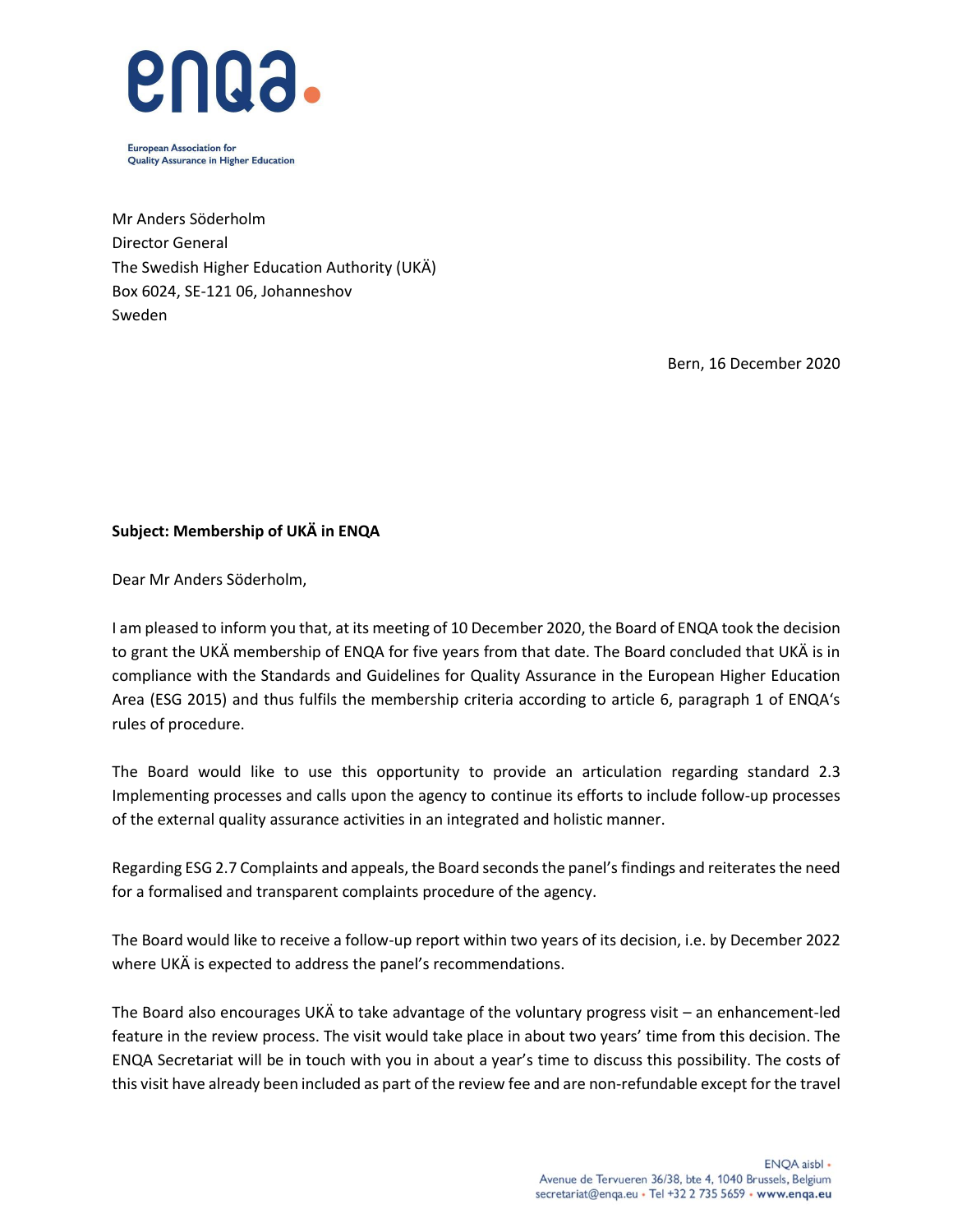

**European Association for** Quality Assurance in Higher Education

costs of the experts. More information about the progress visit can be found in the Guidelines for ENQA Agency Reviews.

If you have any further queries, please do not hesitate to contact the ENQA Secretariat.

Please accept my congratulations for the confirmation of membership of UKÄ.

Yours sincerely,

Q. for

Dr Christoph Grolimund President

Annex: Areas for development